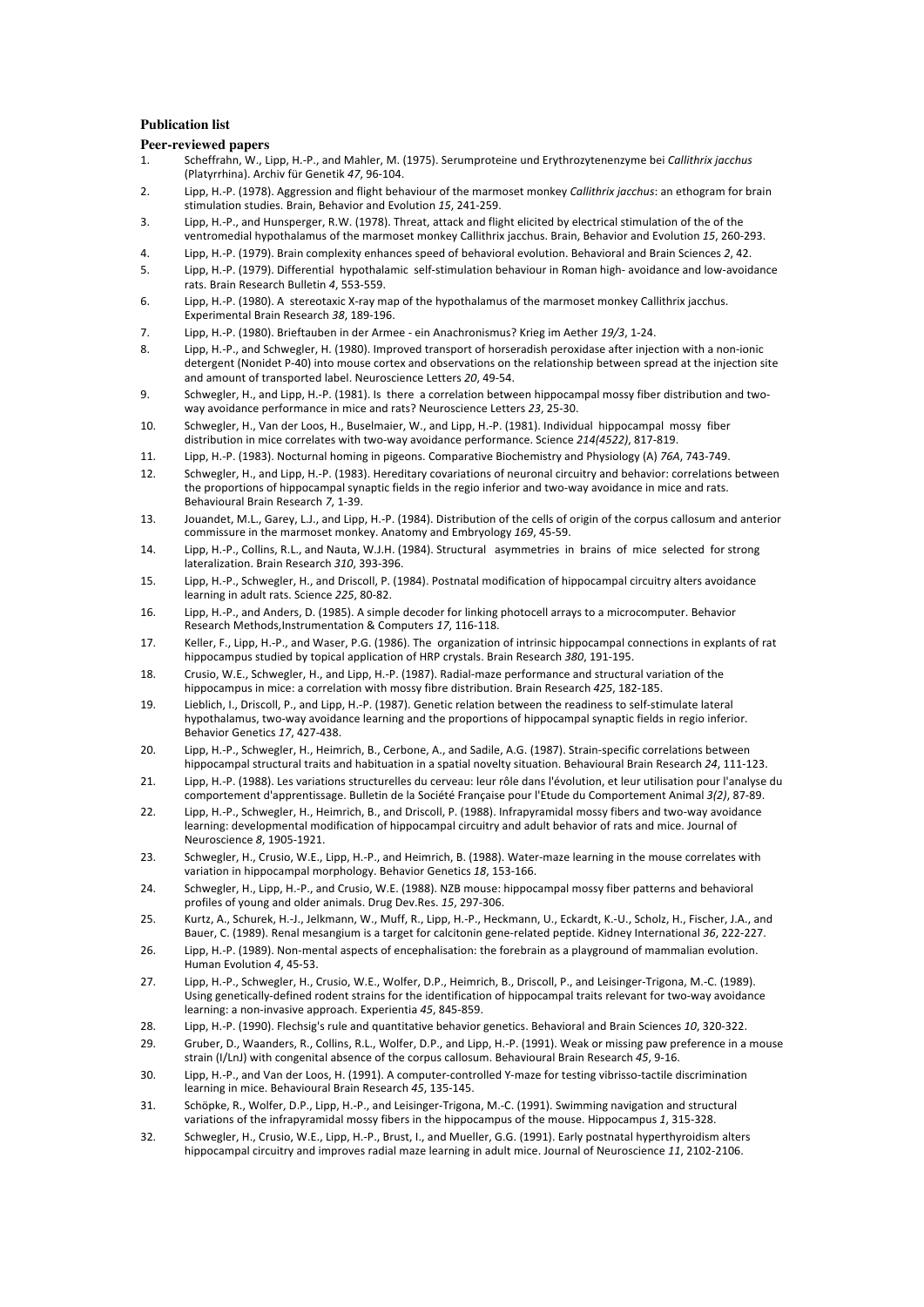- 33. Büeler, H., Fischer, M., Lang, Y., Blüthmann, H., Lipp, H.-P., DeArmond, S.J., Prusiner, S.B., Aguet, M., and Weissmann, C. (1992). The neuronal cell surface protein PrP is not essential for normal development and behavior of the mouse. Nature 356, 577-582.
- 34. Lipp, H.-P., Wolfer, D.P., Qin, W.X., Klee, C.B., and Heizmann, C.W. (1992). CPB-18, a Ca<sup>2+</sup>-binding protein in rat brain: tissue distribution and localization. Journal of Neurochemistry 60, 1639-1649.
- 35. Wolfer, D.P., and Lipp, H.-P. (1992). A computer program for detailed off-line analysis of Morris water maze behavior. Journal of Neuroscience Methods 41, 65-74.
- 36. Dell'Omo, G., Wolfer, D., Alleva, E., and Lipp, H.-P. (1993). Impaired acquisition of swimming navigation in adult mice exposed prenatally to oxazepam. Psychopharmacology (Berlin) 111, 33-38.
- 37. Baenziger, O., Jaggi, J.L., Müller, A.C., Morales, C.G., Lipp, H.-P., Lipp, A.E., Duc, G., and Bucher, H.-U. (1994). Cerebral blood flow in preterm infants affected by sex, mechanical ventilation, and intrauterine growth. Pediatric Neurology 11, 3192324.
- 38. Bernasconi-Guastalla, S., Wolfer, D.P., and Lipp, H.-P. (1994). Hippocampal mossy fibers and swimming navigation in mice: correlations with size and left-right asymmetries. Hippocampus 4, 53-64.
- 39. Leitinger, B., Poletaeva, I.I., Wolfer, D.P., and Lipp, H.-P. (1994). Swimming navigation, open-field activity and extrapolation behavior of two inbred mouse strains with Robertsonian translocation of chromosomes 8 and 17. Behavior#Genetics#*24*,#2732284.
- 40. Montag, D., Giese, K.P., Bartsch, U., Martini, R., Lang, Y., Blüthmann, H., Karthigasan, J., Kirschner, D.A., Wintergerst, E.S., Nave, K.-A., Zielasek, J., Toyka, K.V., Lipp, H.-P., and Schachner, M. (1994). Mice deficient for the myelinassociated glycoprotein show subtle abnormalities in myelin. Neuron 13, 229-246.
- 41. Müller, U., Cristina, N., Li, Z.-W., Wolfer, D.P., Lipp, H.-P., Rülicke, T., Brandner, S., Aguzzi, A., and Weissmann, C. (1994). Behavioral and anatomical deficits in mice homozygous for a modified b-amyloid precursor protein (bAPP) gene. Cell 79, 755-765.
- 42. Wolfer, D.P., Henehan-Beatty, A., Stoeckli, E.T., Sonderegger, P., and Lipp, H.-P. (1994). Distribution of TAG-1/axonin-1 in fibre tracts and migratory streams of the developing mouse nervous system. Journal of Comparative Neurology 345,  $1 - 32$ .
- 43. Dell'Omo, G., Wolfer, D.P., Alleva, E., and Lipp, H.-P. (1995). Developmental exposure to ozone induces subtle changes in swimming navigation of adult mice. Toxicology Letters  $81$  (2-3), 91-99.
- 44. Fiore, M., Dell'Omo, G., Alleva, E., and Lipp, H.-P. (1995). A comparison of behavioural effects of prenatally administered oxazepam in mice exposed to open-fields in the laboratory and the real world. Psychopharmacology 122, 72277.
- 45. Lipp, H.-P. (1995). Genetic variability, individuality and the evolution of the mammalian brain. Behavioural Processes 35, 19-33.
- 46. Wolfer, D.P., and Lipp, H.-P. (1995). Evidence for physiological sprouting of hippocampal mossy fiber collaterals in the guinea pig during puberty and adulthood. Hippocampus 5, 329-340.
- 47. Hausheer-Zarmakupi, Z., Wolfer, D.P., Leisinger-Trigona, M.-C., and Lipp, H.-P. (1996). Selective breeding for extremes in open-field activity of mice entails a differentiation of hippocampal mossy fibers. Behavior Genetics 26, 167-176.
- 48. Huang, Y.-Y., Bach, M.E., Lipp, H.-P., Zhuo, M., Wolfer, D.P., Hawkins, R.D., Schoonjans, L., Kandel, E.R., Godfraind, J.-M., Mulligan, R.C., Collen, D., and Carmeliet, P. (1996). Mice lacking the gene encoding tissue-type plasminogen activator show a selective interference with late phase LTP in both Schaffer collateral and mossy fiber pathways. Proceedings of the National Academy of Sciences of the United States of America 93, 8699-8704.
- 49. Lipp. H.-P. (1996). "Columba militaris helvetica": Biologie und Verhaltensleistungen der schweizerischen Armeebrieftauben. Acta Biologicae Benrodis Suppl. 3, 85-103.
- 50. Lipp, H.-P., Collins, R.L., Hausheer-Zarmakupi, Z., Leisinger-Trigona, M.-C., Crusio, W.E., Nosten-Bertrand, M., Signore, P., Schwegler, H., and Wolfer, D.P. (1996). Paw lateralization and intra/infrapyramidal mossy fibers in the hippocampus of the mouse. Behavior Genetics 26, 167-176.
- 51. Müller, U., Cristina, N., Li, Z.W., Wolfer, D.P., Lipp, H.-P., Rülicke, T., Brandner, S., Aguzzi, A., and Weissman, C. (1996). Mice homozygous for a modified beta-amyloid precursor protein (beta APP) gene show impaired behavior and high incidence of agenesis of the corpus callosum. Annals of the New York Academy of Sciences 777, 65-73.
- 52. Brambilla, R., Gnesutta, N., Minichiello, N., White, G., Roylance, A., Herron, C., Ramsey, M., Wolfer, D.P., Cestari, V., Rossi-Arnaud, C., Grant, S.G.N., Chapman, P.F., Lipp, H.-P., Sturani, E., and Klein, R. (1997). A role for the RAS signaling pathway in synaptic transmission and long-term memory. Nature 390, 281-286.
- 53. Monaghan, A.P., Bock, D., Gass, P., Schwäger, A., Wolfer, D.P., Lipp, H.-P., and Schütz, G. (1997). Aggressive behaviour and defective limbic system in mice lacking the *tailless* gene. Nature 315, 515-517.
- 54. Schurmans, S., Schiffman, S.N., Gurden, H., Lemaire, H., Lipp, H.-P., Schwam, V., Pochet, R., Imperato, A., Vanderhaeghen, J.-J., Böhme, G.A., and Parmentier, M. (1997). Impaired LTP induction in the dentate gyrus of calretinin-deficient mice. Proceedings of the National Academy of Sciences of the United States of America 94, 10415-10420.
- 55. Silva, A.J., Simpson, E.M., Takahashi, J.S., Lipp, H.-P., Nakanishi, S., Wehner, J.M., Giese, K.P., Tully, T., Abel, T., Chapman, P.F., Fox, K., Grant, S.G.N., Itohara, S., Lathe, R., Mayford, M., McNamara, J.O., Morris, R.J., Picciotto, M., Roder, J.C., Shin, H.-S., Slesinger, P.A., Storm, D.R., Stryker, M.P., Wang, Y., and Wolfer, D.P. (1997). Banbury Conference. Mutant mice and Neuroscience: recommendations concerning genetic background. Neuron 19, 755-759.
- 56. Wolfer, D.P., and Lipp, H.-P. (1997). Gedächtnis und Lernen bei transgenen Mäusen: Fakt oder Artefakt? Physiologie  $8(6)$ , 16-19.
- 57. Wolfer, D.P., Stagliar-Bozizevic, M., Müller, U., and Lipp, H.-P. (1997). Assessing the effects of the 129Sv genetic background on swimming navigation learning in transgenic mutants: a study using mice with a modified b-amyloid precursor gene. Brain Research 771, 1-13.
- 58. Dell'Omo, G., Shore, R.F., and Lipp, H.-P. (1998). An automated system based on microchips for monitoring individual activity of wild small mammals. Journal of Experimental Zoology 280, 97-99.
- 59. Gass, P., Wolfer, D.P., Balschun, D., Rudolph, D., Frey, U., Lipp, H.-P., and Schütz, G. (1998). Deficits in memory tasks of mice with CREB mutations depend on gene dosage. Learning & Memory 5, 274-288.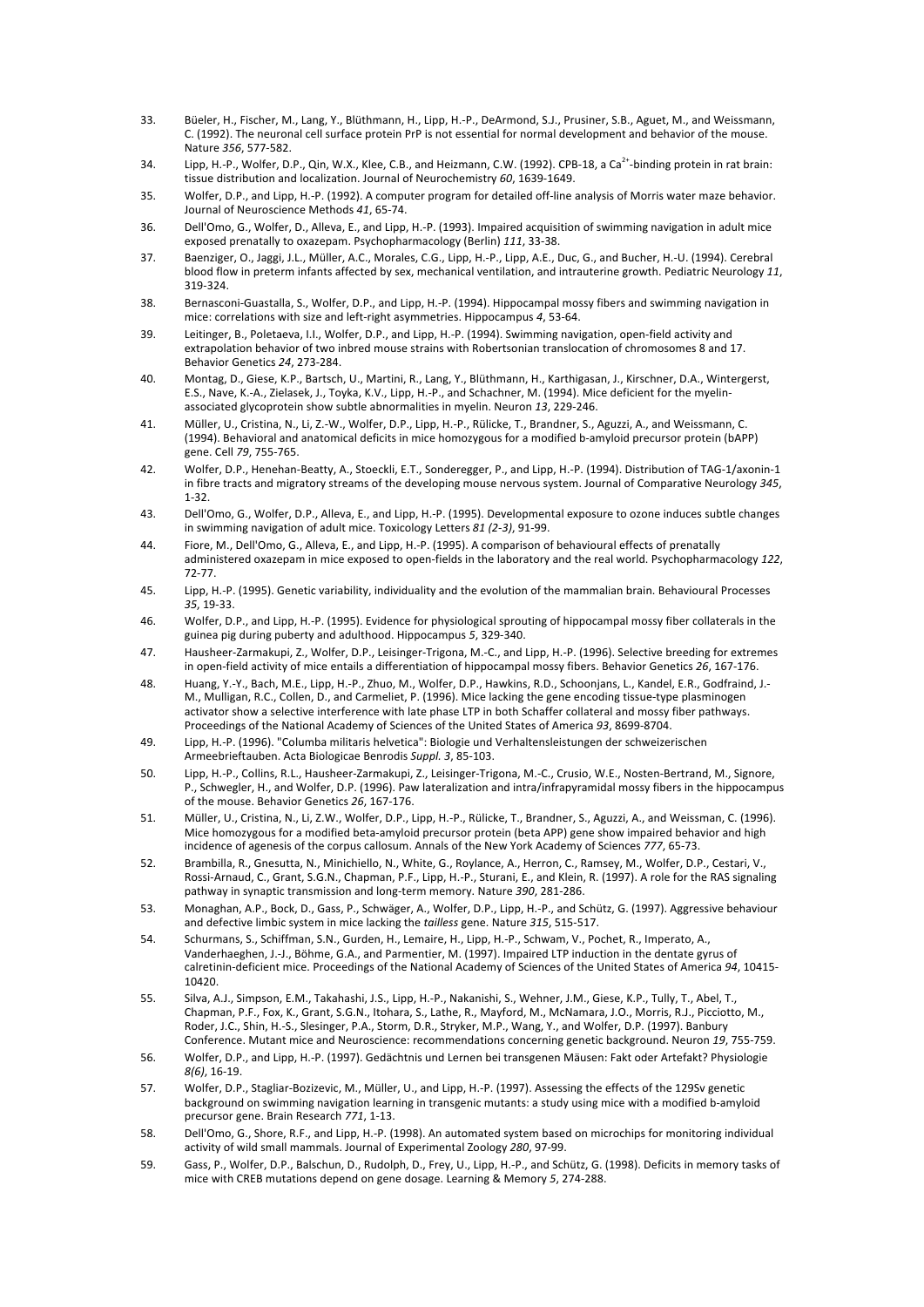- 60. Lipp, H.-P., Stagliar-Bozicevic, M., Fischer, M., and Wolfer, D.P. (1998). A two-vear longitudinal study of swimming navigation in mice devoid of the prion protein: no evidence for neurological anomalies or learning impairments. Behavioural Brain Research 95, 47-54.
- 61. Lipp, H.-P., and Wolfer, D.P. (1998). Genetically modified mice and cognition. Current Opinion in Neurobiology 8, 272-280.
- 62. Magara, F., Welker, E., Wolfer, D.P., Drescher-Lindh, I., and Lipp, H.-P. (1998). Increased asymmetries in 2deoxyglucose uptake in the brain of freely moving congenitally acallosal mice. Neuroscience 87, 243-254.
- 63. Tremml, P., Lipp, H.-P., Müller, U., Ricceri, L., and Wolfer, D.P. (1998). Neurobehavioral development, adult openfield exploration and swimming navigation learning in mice with a modified b-amyloid precursor protein gene. Behavioural Brain#Research#*95*,#65276.
- 64. Wolfer, D.P., Giger, R., Stagliar-Bozicevic, M., Sonderegger, P., and Lipp, H.-P. (1998). Expression of the axon growthrelated neural adhesion molecule TAG-1/axonin-1 in the adult mouse brain. Anatomy and Embryology 197, 177-185.
- 65. Wolfer, D.P., Mohajeri, H.M., Lipp, H.-P., and Schachner, M. (1998). Increased behavioral flexibility and reduced retention in the Morris watermaze in transgenic mice ectopically expressing the neural cell adhesion molecule L1 in astrocytes. European Journal of Neuroscience 10, 708-717.
- 66. Wolfer, D.P., Stagliar-Bozicevic, M., and Lipp, H.-P. (1998). Spatial memory and learning in transgenic mice: fact or artefact? News in Physiological Sciences 13, 118-123.
- 67. Balschun, D., Wolfer, D.P., Bertocchini, F., Barone, V., Conti, A., Zuschratter, W., Missiaen, L., Lipp, H.-P., and Sorrentino, V. (1999). Deletion of the ryanodine receptor type 3 (RyR3) impairs forms of synaptic plasticity and spatial learning. EMBO J. 18, 5264-5273.
- 68. Magara, F., Müller, U., Lipp, H.-P., Weissmann, C., Stagliar, M., and Wolfer, D.P. (1999). Genetic background changes the pattern of forebrain commissure defects in transgenic mice underexpressing the b-amyloid-precursor protein. Proceedings of the National Academy of Sciences of the United States of America 96, 4656-4661.
- 69. Minichiello, L., Korte, M., Wolfer, D.P., Kühn, R., Unsicker, K., Cestari, V., Rossi-Arnaud, C., Lipp, H.-P., Bonhoeffer, T., and Klein, R. (1999). Essential role for TrkB receptors in hippocampus-mediated learning. Neuron 24, 401-414.
- 70. Phinney, A.L., Calhoun, M.E., Wolfer, D.P., Lipp, H.-P., Zheng, H., and Jucker, M. (1999). Aged APP-null mice exhibit a learning impairment, which is not mediated by hippocampal neuron or synaptic bouton number. Neuroscience 90, 1207-1216.
- 71. Ulrich, C., Prior, H., Duka, T., Leshinskaya, I., Valenti, P., Güntürkün, O., and Lipp, H.-P. (1999). Left-hemispheric superiority for visuospatial orientation in homing pigeons. Behavioural Brain Research 104, 169-178.
- 72. Chrast, R., Scott, H.S., Madani, R., Huber, L., Wolfer, D.P., Prinz, M., Aguzzi, A., Lipp, H.-P., and Antonarakis, S.E. (2000). Mice trisomic for a bacterial artificial chromosome with the single-minded gene 2 gene (*Sim2*) show phenotypes similar to those present in the partial trisomy 16 mouse models of Down syndrome. Human Molecular Genetics 9, 1853-1864.
- 73. Dell'Omo, G., Ricceri, L., Wolfer, D.P., Poletaeva, I.I., and Lipp, H.-P. (2000). Temporal and spatial adaptation to food restriction in mice under naturalistic conditions. Behavioural Brain Research 115, 1-8.
- 74. Gass, P., Kretz, O., Wolfer, D.P., Berger, S., Tronche, F., Reichardt, H.M., Kellendonk, C., Lipp, H.-P., Schmid, W., and Schütz, G. (2000). Genetic disruption of mineralocorticoid receptor leads to impaired neurogenesis and granule cell degeneration in the hippocampus of adult mice. EMBO Reports 1, 447-451.
- 75. Heber, S., Herms, J., Gajic, V., Hainfellner, J., Aguzzi, A., Rülicke, T., Kretzschmar, H., von Koch, C., Sisodia, S., Tremml, P., Lipp, H.-P., Wolfer, D.P., and Müller, U. (2000). Mice with combined gene knock-outs reveal essential and partially redundant functions of amyloid precursor protein family members. Journal of Neuroscience 20, 7951-7963.
- 76. Lipp, H.-P. (2000). Big brains as shelters for odd genes: how fast does complex behavior evolve? Behavioral and Brain Sciences 23, 155-156.
- 77. Magara, F., Ricceri, L., Wolfer, D.P., and Lipp, H.-P. (2000). The acallosal mouse strain I/LnJ: a putative model of ADHD? Neuroscience & Biobehavioral Reviews 24, 45-50.
- 78. Pleskacheva, M.G., Wolfer, D.P., Kupriyanova, I.F., Nikolenko, D.L., Scheffrahn, H., Dell'Omo, G., and Lipp, H.-P. (2000). Hippocampal mossy fibers and swimming navigation learning in two vole species occupying different habitats. Hippocampus 10, 17-30.
- 79. Steiner, I., Bürgi, C., Werffeli, S., Dell'Omo, G., Valenti, P., Tröster, G., Wolfer, D.P., and Lipp, H.-P. (2000). A GPS logger and software for analysis of homing in pigeons and small mammals. Physiology & Behavior 71, 589-596.
- 80. Stork, O., Welzl, H., Wolfer, D.P., Schuster, T., Mantei, N., Stork, S., Hoyer, D., Lipp, H.-P., Obata, K., and Schachner, M. (2000). Recovery of emotional behaviour in neural cell adhesion molecule (NCAM) null mutant mice through transgenic expression of NCAM 180. European Journal of Neuroscience 12, 3291-3306.
- 81. Wolfer, D.P., and Lipp, H.-P. (2000). Dissecting the behavior of transgenic mice: is it the mutation, the genetic background or the environment? Experimental Physiology 85, 627-634.
- 82. Grünwald, I.C., Korte, M., Wolfer, D.P., Wilkinson, G.A., Unsicker, K., Lipp, H.-P., Bonhoeffer, T., and Klein, R. (2001). Kinase-independent requirement of EphB2 receptors in hippocampal synaptic plasticity. Neuron 32, 1027-1040.
- 83. Lipp, H.-P., Pleskacheva, M.G., Gossweiler, H., Ricceri, L., Perepiolkina, O.P., Garin, N.N., Voronkov, D.N., Kuptsov, P.A., Smirnova, A.A., and Dell'Omo, G. (2001). A large outdoor radial maze for comparative studies in birds and mammals. Neuroscience & Biobehavioral Reviews 25, 83-99.
- 84. Otto, C., Kovalchuk, Y., Wolfer, D.P.P., Gass, P., Martin, M., Zuschratter, W., Grone, H.J., Kellendonk, C., Tronche, F., Maldonado, R., Lipp, H.-P., Konnerth, A., and Schutz, G. (2001). Impairment of mossy fiber long-term potentiation and associative learning in pituitary adenylate cyclase activating polypeptide type I receptor-deficient mice. Journal of Neuroscience 21, 5520-5527.
- 85. Otto, C., Martin, M., Wolfer, D.P.P., Lipp, H.-P., Maldonado, R., and Schütz, G. (2001). Altered emotional behavior in PACAP-type-I-receptor-deficient mice. Molecular Brain Research 92, 78-84.
- 86. Poletaeva, I.I., Pleskacheva, M.G., Markina, N.W., Perepiolkina, O.W., Scheffrahn, H., Wolfer, D.P.P., and Lipp, H.-P. (2001). [Environmental habitat-related pressure: behavioral alterations and morphological changes in the brain of the house mouse] Russian. Ecologia 3, 231-236.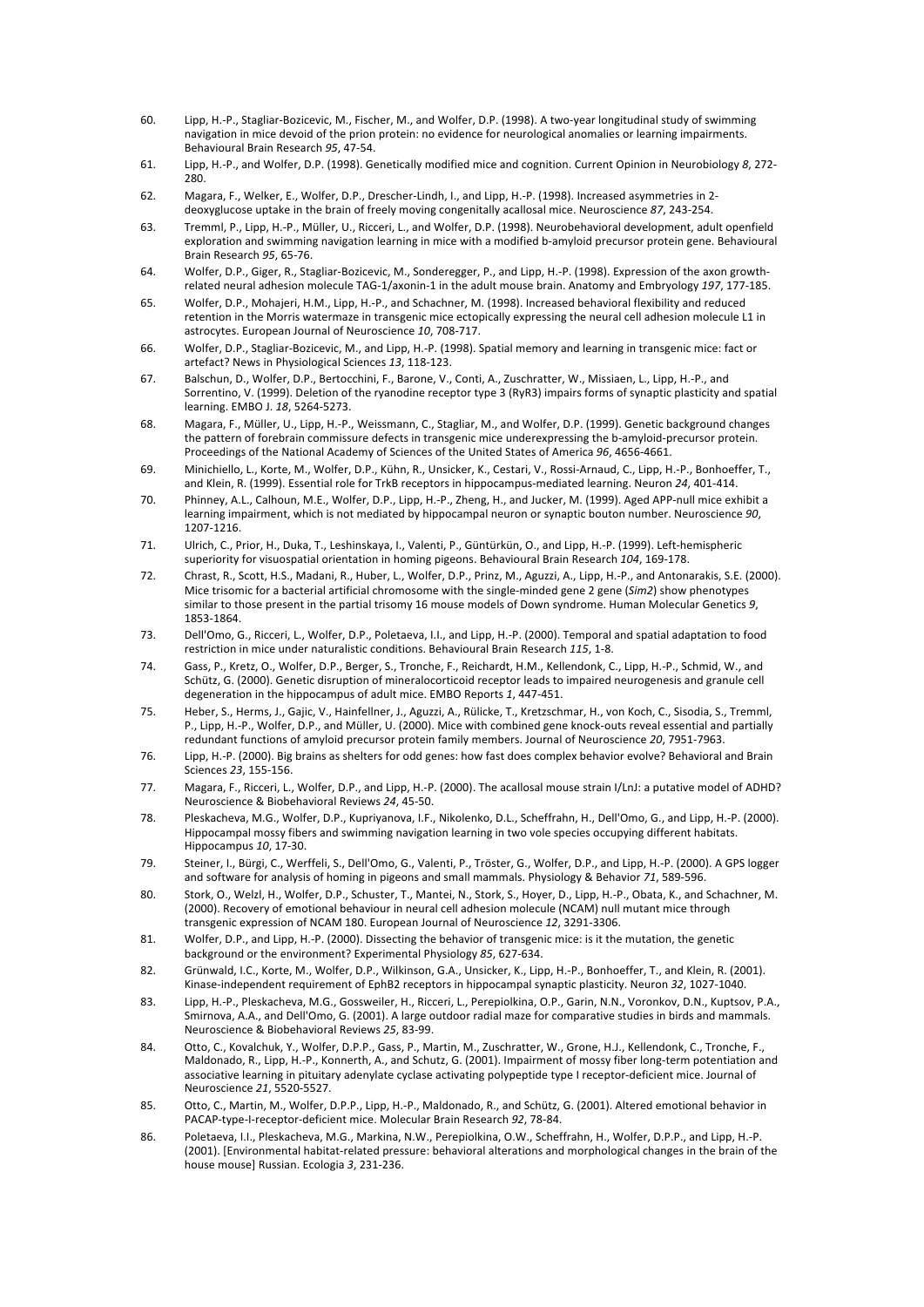- 87. Sauder, C., Wolfer, D.P., Lipp, H.-P., Staeheli, P., and Hausmann, J. (2001). Subtle learning deficits in mice with persistent Borna disease virus infection of the CNS associated with elevated chemokine expression. Behavioural Brain Research 120, 189-201.
- 88. Valenti, P., Cozzio, A., Nishida, N., Wolfer, D.P., Sakaguchi, S., and Lipp, H.-P. (2001). Similar target, different effects: late-onset ataxia and spatial learning in Prion protein deficient mouse lines. Neurogenetics 3, 173-184.
- 89. Welzl, H., D'Adamo, P., and Lipp, H.P. (2001). Conditioned taste aversion as a learning and memory paradigm. Behavioural Brain Research 125, 205-213.
- 90. Wolfer, D.P.P., Madani, R., Valenti, P., and Lipp, H.-P. (2001). Extended analysis of path data from mutant mice using the public domain software Wintrack. Physiol Behav 73, 745-753.
- 91. Biro, D., Guilford, T., Dell'Omo, G., and Lipp, H.-P. (2002). How the viewing of familiar landscapes prior to release allows pigeons to home faster: evidence from GPS tracking. J Exp Biol 205, 3833-3844.
- 92. Colacicco, G., Welzl, H., Lipp, H.-P., and Würbel, H. (2002). Attentional set-shifting in mice: modification of a rat paradigm, and evidence for strain-dependent variation. Behav Brain Res 132, 95-102.
- 93. D'Adamo, P., Welzl, H., Papadimitriou, S., Di Barletta, M.R., Tiveron, C., Tatangelo, L., Pozzi, L., Chapman, P.F., Knevett, S.G., Ramsay, M.F., Valtorta, F., Leoni, C., Menegon, A., Wolfer, D.P., Lipp, H.-P., and Toniolo, D. (2002). Deletion of the mental retardation gene Gdi1 impairs associative memory and alters social behavior in mice. Human Molecular Genetics 11, 2567-2580.
- 94. Dell'Omo, G., Pleskacheva, M.G., Wolfer, D.P., Lipp, H.-P., and Shore, R.F. (2002). Comparative effects of exposure to an organophosphate pesticide on locomotor activity of laboratory mice and five species of wild rodents. Bulletin of Enviromental Contamination and Toxicology *in press.*
- 95. Dell'Omo, G., Vannoni, E., Vyssotski, A.L., Di Bari, M.A., Nonno, R., Agrimi, U., and Lipp, H.-P. (2002). Automated home cage monitoring of mice infected with BSE and scrapie differentiates early behavioural changes according to prion strain. European Journal of Neuroscience 16, 735-742.
- 96. Lil'p, I.G., Pleskacheva, M.G., Poletaeva, I.I., Bizikoeva, F.Z., Ivanov, V.I., and Lipp, H.-P. (2002). [Structural abnormalities of hippocampus in 101/HY mice]. Ontogenez 33, 206-212.
- 97. Lipp, H.-P., and Wolfer, D.P. (2002). Big brains for bad genes: non-mental correlates of encephalization. Evolutionary Anthropology 11, 126-131.
- 98. Mazzucchelli, C., Vantaggiato, C., Ciamei, A., Fasano, S., Pakhotin, P., Krezel, W., Welzl, H., Wolfer, D.P., Pages, G., Valverde, O., Marowsky, A., Porrazzo, A., Orban, P.C., Maldonado, R., Ehrengruber, M.U., Cestari, V., Lipp, H.P., Chapman, P.F., Pouyssegur, J., and Brambilla, R. (2002). Knockout of ERK1 MAP kinase enhances synaptic plasticity in the striatum and facilitates striatal-mediated learning and memory. Neuron 34, 807-820.
- 99. Pleskacheva, M.G., Zorina, Z.A., Nikolenko, D.L., Wolfer, D.P., Kostina, Z.A., and Lipp, H.-P. (2002). Behavioral impairments in Morris water maze in rats selectively bred for audiogenic seizure susceptibility (Krushinsky-Molodkina strain). Zh Vyssh Nerv Deiat Im I P Pavlova 52, 356-365.
- 100. Tremml, P., Lipp, H.-P., Muller, U., and Wolfer, D.P. (2002). Enriched early experiences of mice underexpressing the beta-amyloid precursor protein restore spatial learning capabilities but not normal openfield behavior of adult animals.#Genes#Brain#Behav#*1*,#2302241.
- 101. Vyssotski, A.L., Dell'Omo, G., Poletaeva, I.I., Vyssotski, D.L., Minichiello, L., Klein, R., Wolfer, D.P., and Lipp, H.-P. (2002). Long-term monitoring of hippocampus-dependent behavior in naturalistic settings: mutant mice lacking the neurotrophin receptor TrkB in the forebrain show spatial learning but impaired behavioral flexibility. Hippocampus 12, 27-38.
- 102. Weimerskirch, H., Bonnadonna, F., Bailleul, F., Mabille, G., Dell'Omo, G., and Lipp, H.-P. (2002). GPS tracking of foraging albatrosses. Science 295, 1259.
- 103. Wolfer, D.P., Crusio, W.E., and Lipp, H.-P. (2002). Knockout mice: simple solutions to the problems of genetic background and flanking genes. Trends Neurosci 25, 336-340.
- 104. Balschun, D., Wolfer, D.P., Gass, P., Mantamadiotis, T., Welzl, H., Schütz, G., Frey, J.U. & Lipp, H.-P. 2003 Does cAMP response element-binding protein (CREB) have a pivotal role in hippocampal synaptic plasticity and hippocampusdependent memory? J Neurosci, 23, 6304-6314.
- 105. Lang, U.E., Lang, F., Richter, K., Vallon, V., Lipp, H.P., Schnermann, J., and Wolfer, D.P. (2003). Emotional instability but intact spatial cognition in adenosine receptor 1 knock out mice. Behav Brain Res 145, 179-188.
- 106. Lipp, H.-P., and Wolfer, D.P. (2003). Genetic background problems in the analysis of cognitive and neuronal changes in genetically modified mice. Clin.Neurosci.Res. 3, 221-232.
- 107. Mohajeri, M.H., Saini, K., Li, H., Crameri, A., Lipp, H.-P., Wolfer, D., and Nitsch, R. (2003). Intact spatial memory in mice with seizure-induced partial loss of hippocampal pyramidal neurons. Neurobiology of Disease 12, 174-181.
- 108. Pleskacheva, M.G., Kuptsov, P.A., Smirnova, A.A., Bagotskaia, M.S., and Lipp, H.P. (2003). [Conditioning of gray crows (Corvus cornix L.) in a "giant" eight-arm radial maze]. Zh Vyssh Nerv Deiat Im I P Pavlova 53, 808-811.
- 109. Zorner, B., Wolfer, D.P., Brandis, D., Kretz, O., Zacher, C., Madani, R., Grunwald, I., Lipp, H.P., Klein, R., Henn, F.A., and Gass, P. (2003). Forebrain-specific trkB-receptor knockout mice: behaviorally more hyperactive than "depressive". Biol Psychiatry 54, 972-982.
- 110. Amrein, I., Slomianka, L., and Lipp, H.P. (2004). Granule cell number, cell death and cell proliferation in the dentate gyrus of wild-living rodents. Eur J Neurosci 20, 3342-3350.
- 111. Amrein, I., Slomianka, L., Poletaeva, II, Bologova, N.V., and Lipp, H.P. (2004). Marked species and age-dependent differences in cell proliferation and neurogenesis in the hippocampus of wild-living rodents. Hippocampus 14, 1000-1010.
- 112. D'Adamo, P., Bacchelli, E., Blasi, F., Lipp, H.P., Toniolo, D., and Maestrini, E. (2004). DNA variants in the human RAB3A gene are not associated with autism. Genes Brain Behav 3, 123-124.
- 113. D'Adamo, P., Wolfer, D.P., Kopp, C., Tobler, I., Toniolo, D., and Lipp, H.P. (2004). Mice deficient for the synaptic vesicle protein Rab3a show impaired spatial reversal learning and increased explorative activity but none of the behavioral changes shown by mice deficient for the Rab3a regulator Gdi1. Eur J Neurosci 19, 1895-1905.
- 114. Korbo, L., Amrein, I., Lipp, H.P., Wolfer, D., Regeur, L., Oster, S., and Pakkenberg, B. (2004). No evidence for loss of hippocampal neurons in non-Alzheimer dementia patients. Acta Neurol Scand 109, 132-139.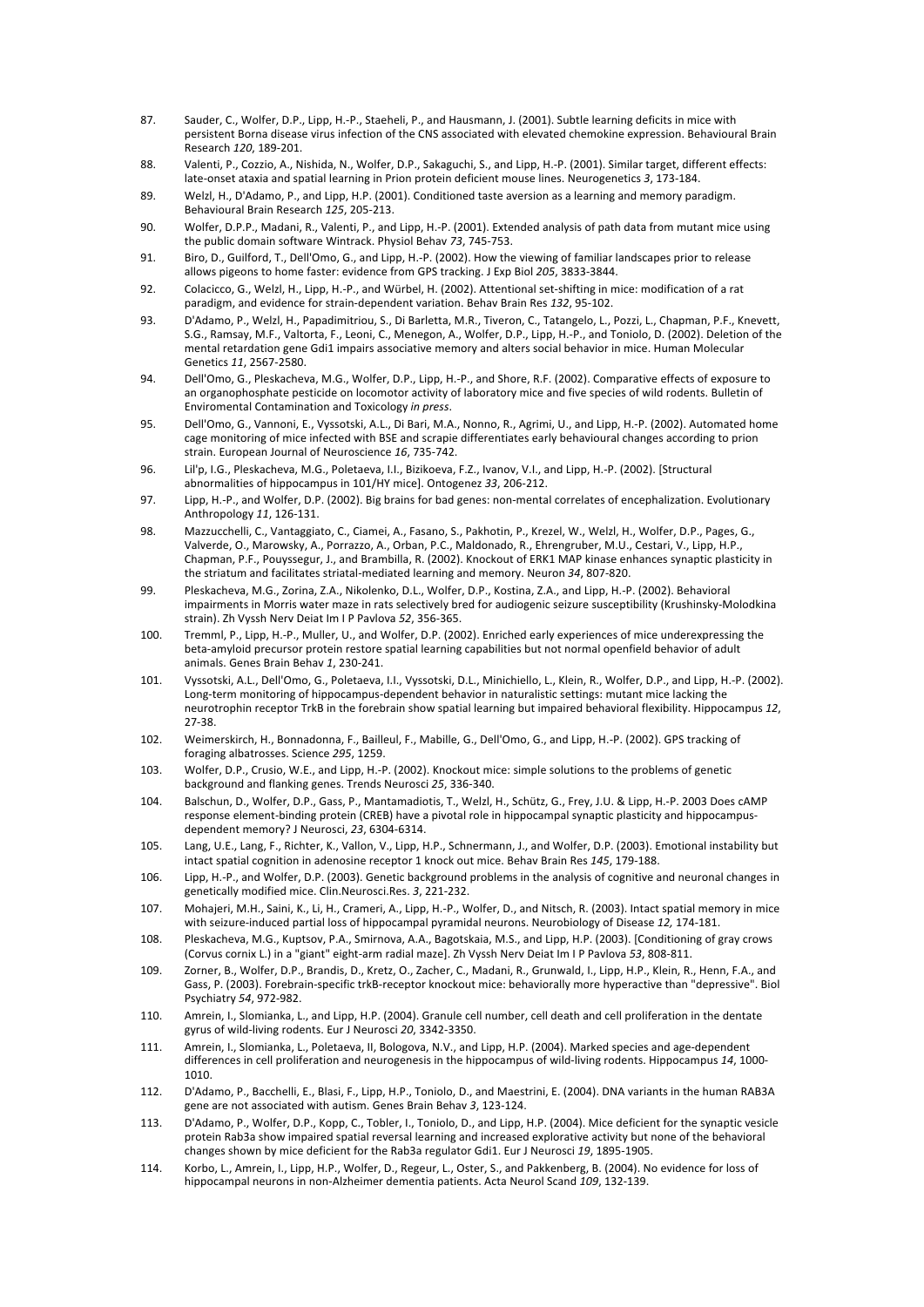- 115. Lewejohann, L., Skryabin, B.V., Sachser, N., Prehn, C., Heiduschka, P., Thanos, S., Jordan, U., Dell'Omo, G., Vyssotski, A.L., Pleskacheva, M.G., Lipp, H.P., Tiedge, H., Brosius, J., and Prior, H. (2004). Role of a neuronal small non-messenger RNA: behavioural alterations in BC1 RNA-deleted mice. Behav Brain Res 154, 273-289.
- 116. Lipp, H.P., Vyssotski, A.L., Wolfer, D.P., Renaudineau, S., Savini, M., Troster, G., and Dell'Omo, G. (2004). Pigeon homing along highways and exits. Curr Biol 14, 1239-1249.
- 117. Mohajeri, M.H., Madani, R., Saini, K., Lipp, H.P., Nitsch, R.M., and Wolfer, D.P. (2004). The impact of genetic background on neurodegeneration and behavior in seizured mice. Genes Brain Behav 3, 228-239.
- 118. Raivich, G., Bohatschek, M., Da Costa, C., Iwata, O., Galiano, M., Hristova, M., Nateri, A.S., Makwana, M., Riera-Sans, L., Wolfer, D.P., Lipp, H.P., Aguzzi, A., Wagner, E.F., and Behrens, A. (2004). The AP-1 transcription factor c-Jun is required for efficient axonal regeneration. Neuron 43, 57-67.
- 119. Umbricht, D., Vyssotky, D., Latanov, A., Nitsch, R., Brambilla, R., D'Adamo, P., and Lipp, H.P. (2004). Midlatency auditory event-related potentials in mice: comparison to midlatency auditory ERPs in humans. Brain Res 1019, 189-200.
- 120. Wolfer, D.P., Litvin, O., Morf, S., Nitsch, R.M., Lipp, H.P., and Wurbel, H. (2004). Laboratory animal welfare: cage enrichment and mouse behaviour. Nature 432, 821-822.
- 121. Dong, Z., Wolfer, D.P., Lipp, H.P., and Bueler, H. (2005). Hsp70 gene transfer by adeno-associated virus inhibits MPTPinduced nigrostriatal degeneration in the mouse model of Parkinson disease. Mol Ther 11, 80-88.
- 122. Galsworthy, M.J., Amrein, I., Kuptsov, P.A., Poletaeva, II, Zinn, P., Rau, A., Vyssotski, A., and Lipp, H.P. (2005). A comparison of wild-caught wood mice and bank voles in the Intellicage: assessing exploration, daily activity patterns and place learning paradigms. Behav Brain Res 157, 211-217.
- 123. Umbricht, D., Vyssotki, D., Latanov, A., Nitsch, R., and Lipp, H.-P. (2005). Deviance-related electrophysiological activity in mice: is there mismatch negativity in mice? Clin Neurophysiol 116, 353-363.
- 124. Waltereit, R., Welzl, H., Dichgans, J., Lipp, H.P., Schmidt, W.J., and Weller, M. (2006). Enhanced episodic-like memory and kindling epilepsy in a rat model of tuberous sclerosis. J Neurochem 96, 407-413.
- 125. Vyssotski, A.L., Serkov, A.N., Itskov, P.M., Dell'Omo, G., Latanov, A.V., Wolfer, D.P., and Lipp, H.-P. (2006). Miniature neurologgers for flying pigeons: multichannel EEG, action and field potentials in combination with GPS recording. J Neurophysiol 95, 1263-1273.
- 126. Züger, M., Urani, A., Chourbaji, S., Zacher, C., Lipp, H.-P., Albrecht, U., Spanagel, R., Wolfer, D.P., and Gass, P. (2006). mPer1 and mPer2 mutant mice show regular spatial and contextual learning in standardized tests for hippocampusdependent learning. J Neural Transm 113, 347-356.
- 127. Berger, S., Wolfer, D.P., Selbach, O., Alter, H., Erdmann, G., Reichardt, H.M., Chepkova, A.N., Welzl, H., Haas, H.L., Lipp, H.-P., and Schütz, G. (2006). Loss of the limbic mineralocorticoid receptor impairs behavioral plasticity. Proc Natl Acad Sci U S A 103, 195-200.
- 128. Knapska, E., Walasek, G., Nikolaev, E., Neuhäusser-Wespy, F., Lipp, H.-P., Kaczmarek, L., and Werka, T. (2006). Differential involvement of the central amygdala in appetitive versus aversive learning. Learn Mem 13, 192-200.
- 129. Nonno, R., Di Bari, M.A., Cardone, F., Vaccari, G., Fazzi, P., Dell, Omo, G., Cartoni, C., Ingrosso, L., Boyle, A., Galeno, R., Sbriccoli, M., Lipp, H.-P., Bruce, M., Pocchiari, M., and Agrimi, U. (2006). Efficient transmission and characterization of Creutzfeldt-Jakob disease strains in bank voles. PLoS Pathogens 2, e12.
- 130. Amrein, I., Dechmann, D.K., Winter, Y., and Lipp, H.P. (2007) Absent or low rate of adult neurogenesis in the hippocampus of bats (chiroptera). PLoS ONE *2*, e455.
- 131. Daumas, S., Betourne, A., Halley, H., Wolfer, D.P., Lipp, H.-P., Lassalle, J.-M., and Francés, B. (2007) Transient activation of the CA3 Kappa opioid system in the dorsal hippocampus modulates complex memory processing in mice. Neurobiol. Memory Learn. *88*, 94-103.
- 132. Gagliardo, A., Ioalè, P., Savini, M., Lipp, H.-P., and Dell'Omo, G. (2007) Finding home: the final step of the pigeons' homing process studied with a GPS data logger. J. Exp. Biol. *210*, 1132-1138.
- 133. Ben Abdallah, N.M., Slomianka, L., and Lipp, H.P. (2007) Reversible effect of X-irradiation on proliferation, neurogenesis, and cell death in the dentate gyrus of adult mice. Hippocampus *17*, 1230-1240.
- 134. Poirier, R., Jacquot, S., Vaillend, C., Soutthiphong, A.A., Libbey, M., Davis, S., Laroche, S., Hanauer, A., Welzl, H., Lipp, H.-P., and Wolfer, D.P. (2007) Deletion of the Coffin-Lowry syndrome gene Rsk2 in mice is associated with impaired spatial learning and reduced control of exploratory behavior. Behav Genet 37, 31-50.
- 135. Bickel, S., Lipp, H.P. & Umbricht, D. (2008) Early auditory sensory processing deficits in mouse mutants with reduced NMDA receptor function. Neuropsychopharmacology, *33*, 1680-1689.
- 136. Costantini, D., Dell'Ariccia, G. & Lipp, H., -P. (2008) Long flights and age affect oxidative status of homing pigeons (Columba livia). J. Exp. Biol., *211*, 377-381.
- 137. Gebhardt-Henrich, S.G., Edwards, J.F., Famula, T.R., Lipp, H.-P. & Steiger, A. 2008 Hereditary hydrocephalus internus in a laboratory strain of golden hamsters (Mesocricetus auratus). Animal, *2*, 1265-1272.
- 138. Dell'Ariccia, G., Dell'Omo, G., Wolfer, D. P., & Lipp, H.-P. (2008). Flock flying improves pigeons' homing: GPS track analysis of individual flyers versus small groups. Anim. Behav*., 76*, 1165-1172.
- 139. Amrein, I. & Lipp, H.-P. (2009) Adult hippocampal neurogenesis of mammals: evolution and life history. Biol Letters, 5, 141-144.
- 140. Bianchi, V., Farisello, P., Baldelli, P., Meskenaite, V., Milanese, M., Vecellio, M., Lipp, H.-P., Bonanno, G., Benfenati, F., Toniolo, D. & D'Adamo, P. (2009) Cognitive impairment in Gdi1 deficient mice is associated with altered synaptic vesicle pools and short-term synaptic plasticity, and can be corrected by appropriate learning training. Hum. Mol. Genet., *18*, 105-117.
- 141. Dell'Ariccia, G., Dell'Omo, G., & Lipp, H.-P. (2009). The influence of experience in orientation: GPS tracking of homing pigeons released over the sea after directional training. J Exp Biol, *212*, 178-183.
- 142. Hauser, T., Klaus, F., Lipp, H. P., & Amrein, I. (2009). No effect of running and laboratory housing on adult hippocampal neurogenesis in wild caught long-tailed wood mouse. BMC Neurosci*, 10*, 43.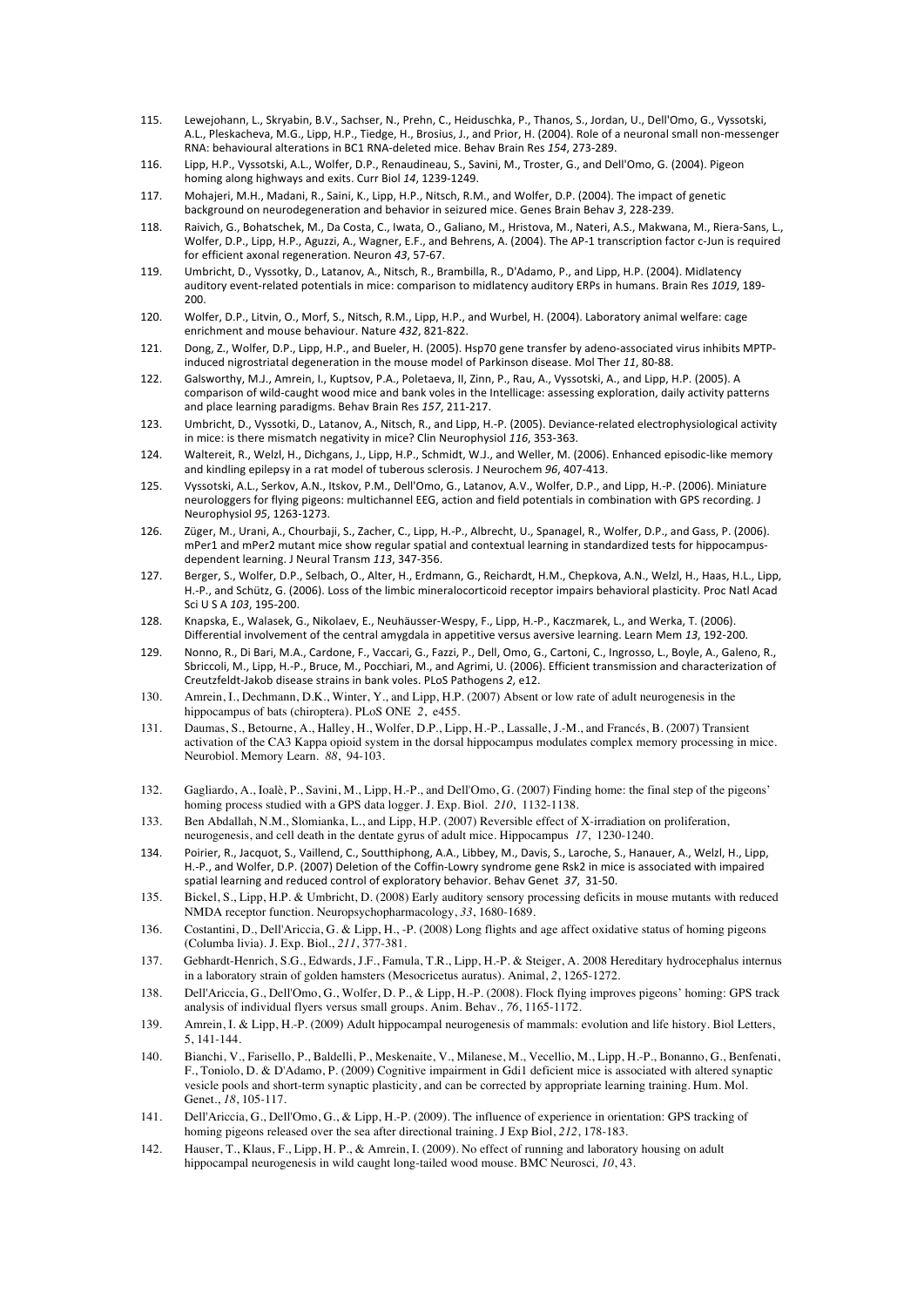- 143. Vyssotski, A. L., Dell'Omo, G., Dell'Ariccia, G., Abramchuk, A. N., Serkov, A. N., Latanov, A. V., Loizzo, A., Wolfer, D. P., & Lipp, H.-P. (2009). EEG in flying pigeons responds to familiar visual landmarks. Curr. Biol*., 19,* 1-8.
- 144. Branchi, I., D'Andrea, I., Cirulli, F., Lipp, H.P. & Alleva, E. (2009) Shaping brain development: Mouse communal nesting blunts adult neuroendocrine and behavioral response to social stress and modifies chronic antidepressant treatment outcome. Psychoneuroendocrinology. ePub ahead of print.
- 145. Costantini, D. & Lipp, H.P. (2009) Short restraint time does not influence markers of serum oxidative stress in homing pigeons (Columba livia). J Anim Physiol Anim Nutr (Berl). ePub ahead of print.
- 146. Dell'Ariccia, G., Costantini, D., Dell'Omo, G. & Lipp, H.P. (2009) Waiting time before release increases the motivation to home in homing pigeons (Columba livia). J Exp Biol, *212*, 3361-3364.
- 147. Jaholkowski, P., Kiryk, A., Jedynak, P., Ben Abdallah, N.M., Knapska, E., Kowalczyk, A., Piechal, A., Blecharz-Klin, K., Figiel, I., Lioudyno, V., Widy-Tyszkiewicz, E., Wilczynski, G.M., Lipp, H.P., Kaczmarek, L. & Filipkowski, R.K. (2009) New hippocampal neurons are not obligatory for memory formation; cyclin D2 knockout mice with no adult brain neurogenesis show learning. Learn Mem, *16***,** 439-451.
- 148. Klaus, F., Hauser, T., Slomianka, L., Lipp, H.P. & Amrein, I. (2009) A reward increases running-wheel performance without changing cell proliferation, neuronal differentiation or cell death in the dentate gyrus of C57BL/6 mice. Behav Brain Res*, 204***,** 175-181.
- 149. Lipp, H.P. (2009) Towards the neurobiology of large-scale spatial cognition (Commentary on Gagliardo et al.). Eur J Neurosci*, 29***,** 2388.
- 150. Ben Abdallah, N.M., Slomianka, L., Vyssotski, A.L. & Lipp, H.P. (2010) Early age-related changes in adult hippocampal neurogenesis in C57 mice. Neurobiol Aging, *31***,** 151-161.
- 151. Gatome, C.W., Slomianka, L., Lipp, H.P. & Amrein, I. (2010) Number estimates of neuronal phenotypes in layer ll of the medial entorhinal cortex of rat and mouse. *Neuroscience* 170, 156-165.
- 152. Gatome, C.W., Slomianka, L., Mwangi, D.K., Lipp, H.P. & Amrein, I. (2010) The entorhinal cortex of the Megachiroptera: a comparative study of Wahlberg's epauletted fruit bat and the straw-coloured fruit bat. *Brain Struct Funct, 214*, 375-393.
- 153. Gatome, C.W., Mwangi, D.K., Lipp, H.P. & Amrein, I. 2010 Hippocampal neurogenesis and cortical cellular plasticity in Wahlberg's epauletted fruit bat: a qualitative and quantitative study. *Brain Behav Evol*, 76, 116-127.
- 154. Etholm, L., Arabadzisz, D., Lipp, H.P. & Heggelund, P. (2010) Seizure logging: A new approach to synchronized cablefree EEG and video recordings of seizure activity in mice. *J Neurosci Methods*, 192, 254-260.
- 155. Krackow, S., Vannoni, E., Codita, A., Mohammed, A.H., Cirulli, F., Branchi, I., Alleva, E., Reichelt, A., Willuweit, A., Voikar, V., Colacicco, G., Wolfer, D.P., Buschmann, J.U., Safi, K. & Lipp, H.P. (2010) Consistent behavioral phenotype differences between inbred mouse strains in the IntelliCage. *Genes Brain Behav*. 9, 722-731.
- 156. Voikar, V., Colacicco, G., Gruber, O., Vannoni, E., Lipp, H.P. & Wolfer, D.P. (2010) Conditioned response suppression in the IntelliCage: assessment of mouse strain differences and effects of hippocampal and striatal lesions on acquisition and retention of memory. Behav Brain Res, 213, 304-312.
- 157. Ben Abdallah, N.M., Fuss, J., Trusel, M., Galsworthy, M.J., Bobsin, K., Colacicco, G., Deacon, R.M., Riva, M.A., Kellendonk, C., Sprengel, R., Lipp, H.-P. & Gass, P. (2011) The puzzle box as a simple and efficient behavioral test for exploring impairments of general cognition and executive functions in mouse models of schizophrenia. *Exp Neurol*. *227*,#42252.
- 158. Daan, S., Spoelstra, K., Albrecht, U., Schmutz, I., Daan, M., Daan, B., Rienks, F., Poletaeva, I., Dell'Omo, G., Vyssotksy, A.L. & Lipp, H.-P. 2011 Lab mice in the field: unorthodox daily activity and effects of a dysfunctional circadian clock allele. *J. Biol. Rhythms, 26, 118-129.*
- 159. Endo, T., Maekawa, F., Voikar, V., Haijima, A., Uemura, Y., Zhang, Y., Miyazaki, W., Suyama, S., Shimazaki, K., Wolfer, D.P., Yada, T., Tohyama, C., Lipp, H.P. & Kakeyama, M. (2011) Automated test of behavioral flexibility in mice using a behavioral sequencing task in IntelliCage. Behav Brain Res, 221, 172-181.
- 160. Kiryk, A., Mochol, G., Filipkowski, R.K., Wawrzyniak, M., Lioudyno, V., Knapska, E., Gorkiewicz, T., Balcerzyk, M., Łeski, S., Van Leuven, F., Lipp, H.P., Wójcik, D.K. & Kaczmarek, L. 2011 Cognitive abilities of Alzheimer's disease transgenic mice are modulated by social context and circadian rhythm. *Curr. Alzheimer Res.*, *8*, 883-892.
- 161. Klaus, F., Hauser, T., Lindholm, A.K., Cameron, H.A., Slomianka, L., Lipp, H.-P. & Amrein, I. 2011 Different regulation of adult hippocampal neurogenesis in Western house mice (Mus musculus domesticus) and C57BL/6 mice. *Behav. Brain Res.*,#**227,\$**3402347.
- 162. Amrein, I. & Lipp, H.P. 2011 Comparing adult hippocampal neurogenesis in mammalian species and orders: influence of chronological age and life stage. *Eur. J. Neurosci.*, 34, 978-987.
- 163. Codita, A., Mohammed, A. H., Willuweit, A., Reichelt, A., Alleva, E., Branchi, I., Cirulli, F., Colacicco, G., Voikar, V., Wolfer, D. P., Buschmann, J. U., Lipp, H.-P., Vannoni, E. & Krackow, S. 2011. Effects of spatial and cognitive enrichment on activity pattern and learning performance in three strains of mice in the IntelliMaze. Behav Genet, 42, 449-460
- 164. Dell'Ariccia, G., Benhamou, S., Dell'Omo, G. & Lipp, H.-P. 2011. GPS track analysis reveals that homing of pigeons is not influenced by geomagnetic anomalies. In: *Royal Institute for Navigation. RIN11-Birds, Humans and Other Animals Conference.* Reading, UK.
- 165. Giorgio, M., Berry, A., Berniakovich, I., Poletaeva, I., Trine, M., Stendardo, M., Hagopian, K., Ramsey, J., Cortopassi, G., Migliaccio, E., Nötzli, S., Amrein, I., Lipp, H.-P., Cirulli, F. & Pelicci, P. G. 2011. The p66Shc knocked out mice are short lived under natural condition. Ageing Cell, 11, 162-168.
- 166. Landers, M. S., Knott, G. W., Lipp, H.-P., Poletaeva, I. & Welker, E. 2011. Synapse formation in adult barrel cortex following naturalistic environmental enrichment. *Neuroscience*, 199, 143-152.
- 167. Berry, A., Amrein, I., Nötzli, S., Lazic, S. E., Bellisario, V., Giorgio, M., Pelicci, P. G., Alleva, E., Lipp, H. P. & Cirulli, F. 2012. Sustained hippocampal neurogenesis in females is amplified in P66(Shc-/-) mice: An animal model of healthy aging. *Hippocampus*,#22,#224922259.
- 168. Ramakers, G., Wolfer, D. P., Rosenberger, G., Kuchenbecker, K., Kreienkamp, H. J., Prange-Kiel, J., Rune, G., Richter, K., Langnaese, K., Masneuf, S., Bösl, M. R., Fischer, K. D., Krugers, H. J., Lipp, H.-P., Van Galen, E. & Kutsche, K. 2012. Dysregulation of Rho GTPases in the {alpha}Pix/Arhgef6 mouse model of X-linked intellectual disability is paralleled by impaired structural and synaptic plasticity and cognitive deficits. *Human Molecular Genetics*, 21, 268-286.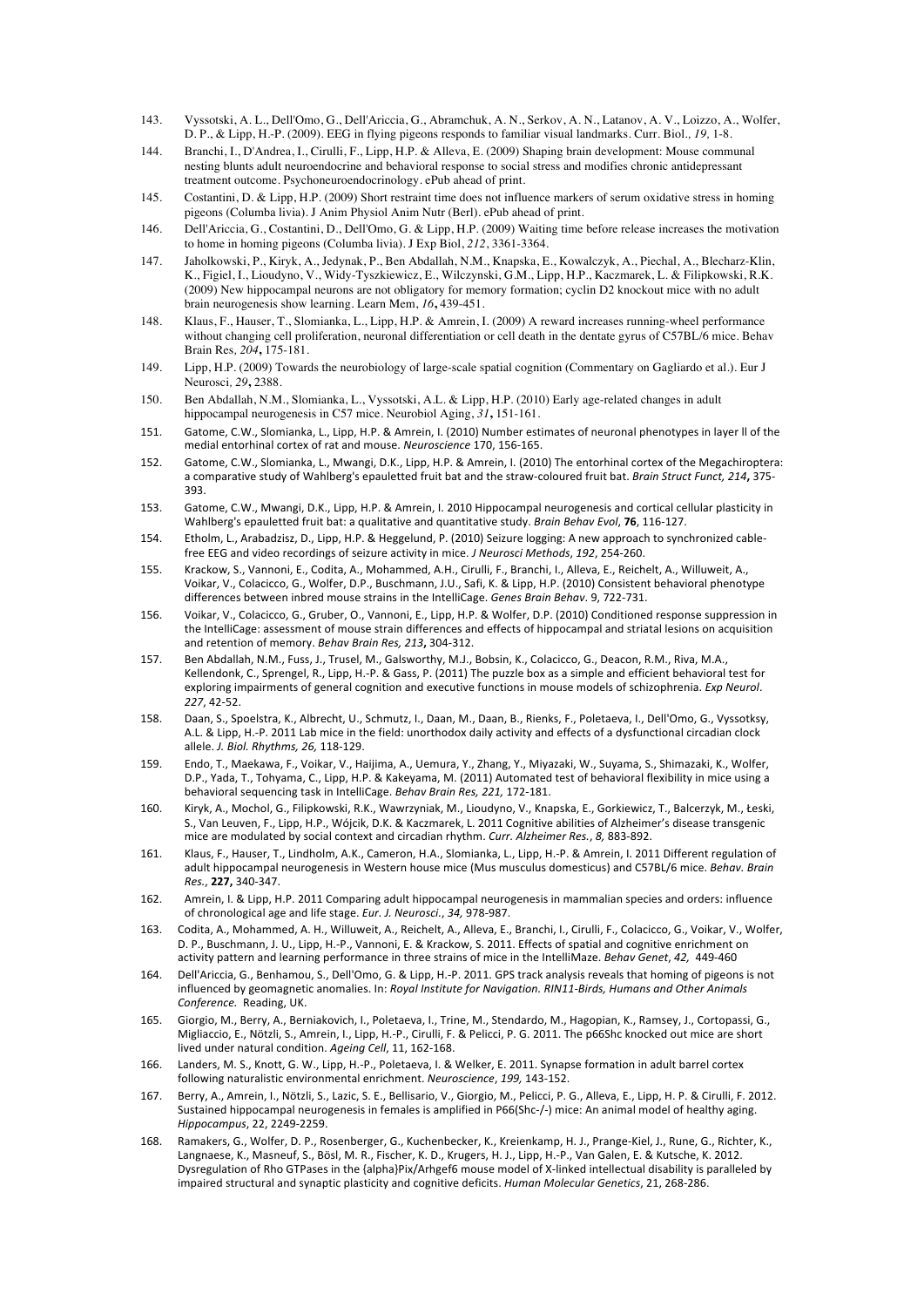- 169. Corradini, J., Donzelli, A., Antonucci, E., Welzl, H., Loos, M., Martucci, R., De Astis, S., Pattini, L., Inverardi, E., Wolfer, D., Caleo, M., Bozzi, Y., Verderio, C., Frassoni, C., Braida, D., Clerici, M., Lipp, H. P., Sala, M. & Matteoli, M. 2012, Epileptiform Activity and Cognitive Deficits in SNAP-25+/- Mice are Normalized by Antiepileptic Drugs. *Cereb Cortex*. ePub ahead of press.
- 170. Codita, A., Mohammed, A.H., Willuweit, A., Reichelt, A., Alleva, E., Branchi, I., Cirulli, F., Colacicco, G., Voikar, V., Wolfer, D.P., Buschmann, F.J., Lipp, H.P., Vannoni, E. & Krackow, S. (2012) Effects of spatial and cognitive enrichment on activity pattern and learning performance in three strains of mice in the IntelliMaze. *Behav Genet*, 42, 449-460.
- 171. Giorgio, M., Berry, A., Berniakovich, I., Poletaeva, I., Trine, M., Stendardo, M., Hagopian, K., Ramsey, J., Cortopassi, G., Migliaccio, E., Nötzli, S., Amrein, I., Lipp, H.-P., Cirulli, F. & Pelicci, P.G. (2012) The p66Shc knocked out mice are short lived under natural condition. Ageing Cell, 11, 162-168.
- 172. Klaus, F., Hauser, T., Lindholm, A.K., Cameron, H.A., Slomianka, L., Lipp, H.P. & Amrein, I. (2012) Different regulation of adult hippocampal neurogenesis in Western house mice (Mus musculus domesticus) and C57BL/6 mice. *Behav Brain Res,* 227, 340-347.
- 173. Старостенко, В.И., Каневскии, В.А., Ентин, В.А., Гинтов, О.Б., Моренков, Е.Д., Бласер, Н. & Липп, Ч.П. (2012) Навигационные особенности полетов голубей в гравтационном поле Украины. *Геофизический Шурнал*, 34, 20-35.
- 174. Cavegn, N., van Dijk, R.M., Menges, D., Brettschneider, H., Phalanndwa, M., Chimimba, C.T., Isler, K., Lipp, H.P., Slomianka, L. & Amrein, I. (2013) Habitat-specific shaping of proliferation and neuronal differentiation in adult hippocampal neurogenesis of wild rodents. *Front Neurosci*, 7, 59.
- 175. Blaser, N., Dell'Omo, G., Dell'Ariccia, G., Wolfer, D.P. & Lipp, H.-P. (2013) Testing cognitive navigation in unknown territories: homing pigeons choose different targets. *J. Exp. Biol.,* 216, 3123-3131.
- 176. Blaser, N., Guskov, S.I., Meskenaite, V., Kanevskyi, V.A. & Lipp, H.-P. (2013) Altered orientation and flight paths of pigeons reared on gravity anomalies: a GPS tracking study. *Plos One*, 8, e77102.
- 177. Kobayashi, Y., Sano, Y., Vannoni, E., Goto, H., Suzuki, H., Oba, A., Kawasaki, H., Kanba, S., Lipp, H.P., Murphy, N.P., Wolfer, D.P. & Itohara, S. (2013) Genetic dissection of medial habenula-interpeduncular nucleus pathway function in mice.#*Front)Behav)Neurosci,* **7,** 17.
- 178. Puscian. A., Leski. S., Gorkiewicz, T., Meyza, K., Lipp, H.-P. & Knapska, E. (2014) A novel automated behavioral test battery assessing cognitive rigidity in two genetic mouse models of autism. *Front Behav Neurosci* 8,140.
- 179. Santos, C.D., Neupert, S., Lipp, H.P., Wikelski, M. & Dechmann, D.K. (2014). Temporal and contextual consistency of leadership in homing pigeon flocks. *PLoS One* 9 (7), e102771.
- 180. Vannoni, E., Voikar, V,. Colacicco, G., Sanchez, M.A., Lipp, H.-P. & Wolfer, D.P. (2014) Spontaneous behavior in the social homecage discriminates strains, lesions and mutations in mice. *J Neurosci Methods*, ePub ahead of press.
- 181. Blaser, N., Guskov, S.I., Entin, V.A., Wolfer, D.P., Kanevskyi, V.A. & Lipp, H.-P. (2014) Gravity anomalies without geomagnetic disturbances interfere with pigeon homing - a GPS tracking study. *J Exp Biol*, in revision.

## **Book chapters**

- Lipp, H.-P. (1975). Droh-, Angriffs- und Fluchtverhalten beim Krallenäffchen Callithrix jacchus. Natürliche Verhaltensweisen und deren zentralnervöse Repräsentation im ventromedialen Hypothalamus. Eine neuroethologische Studie. (Zuerich: Ph.D. Thesis University of Zuerich).
- 2. Lipp, H.-P. (1979). Possible neural bases for aggressive interactions in the marmoset monkey *Callithrix jacchus*. In Biology and Behaviour of Marmosets, H. Rothe, J. Hearns and J. Wolters, eds. (Rothe Verlag, Goettingen), pp. 75-80.
- 3. Lipp, H.-P., and Schwegler, H. (1982). Hippocampal mossy fibers and avoidance learning. In Genetics of the Brain, I. Lieblich, ed. (Amsterdam: Elsevier), pp. 326-364.
- 4. Lipp, H.-P., and Frei, U. (1982). Variations of nocturnal performance in pigeons. In Avian Navigation, F. Papi and H.G. Wallraff, eds. (Berlin: Springer), pp. 271-280.
- 5. Schwegler, H., Heimrich, B., Crusio, W.E., and Lipp, H.-P. (1985). Hippocampal mossy fiber distribution and two-way avoidance learning in rats and mice. In Brain Plasticity, Learning, and Memory, B.E. Will, P. Schmitt and J.C. Dalrymple-Alford, eds. (Plenum Publishing Corporation, London), pp. 127-138.
- 6. De Viragh, P.A., Wolfer, D.P., Lipp, H.-P., and Celio, M.R. (1988). Behavioral changes in chronically D-hypervitaminotic animals. In Vitamin D: Molecular, Cellular and Clinical Endocrinology, A.W. Norman, ed. (Berlin/New York: Walter de Gruyter), pp. 1001-1006.
- 7. Lipp, H.-P. (1988). The forebrain as a playground of mammalian evolution. In Intelligence and Evolutionary Biology. NATO ASI Series Vol. G17, H.J. Jerison and I. Jerison, eds. (Berlin/Heidelberg: Springer), pp. 109-118.
- 8. Lipp, H.-P., and Schwegler, H. (1989). Structural variations of the hippocampal mossy fiber system and avoidance learning. In The Hippocampus - New Vistas, C. Köhler and V. Chan-Palay, eds. (New York: Alan Liss Inc.), pp. 295-307.
- 9. Driscoll, P., Cohen, C., Fackelman, P., Lipp, H.-P., and Bättig, K. (1991). Effects of pre- and postnatal injections of "smoking doses" of nicotine, or vehicle alone, on the maternal behavior and second-generation adult behavior of Roman High- and Low-avoidance rats. In Effects of Nicotine on Biological Systems. Advances in Pharmacological Sciences, F. Adlkofer and K. Thurau, eds. (Basel: Birkhaeuser), pp. 465-469.
- 10. Lipp, H.-P., and Wahlsten, D. (1992). Absence of the corpus callosum. In Genetically-Defined Animal Models of Neuro-Behavioral Dysfunction, P. Driscoll, ed. (Boston: Birkhaeuser), pp. 217-252.
- 11. Lipp, H.-P. (1992). Chaos und Fuzzy Systems in der Schweizer Armee: ein Fall für Brieftauben. In Informationstechnik und Armee, Vol. 31, BAUEM, ed. (Bern: EDMZ), pp. 4/1-4/16.
- 12. Lipp, H.-P., and Wolfer, D.P. (1995). New paths towards old dreams: microphrenology or the study of intact brains in intact worlds. In Behavioural Brain Research in Naturalistic and Semi-Naturalistic Settings: Possibilities and Perspectives, E. Alleva, A. Fasolo, H.-P. Lipp, L. Nadel and L. Ricceri, eds. (Dordrecht, The Netherlands: Kluwer), pp. 1-39.
- 13. Schenk, F., Grobéty, M.-C., Lavenex, P., and Lipp, H.-P. (1995). Dissociation between basic components of spatial memory in rats. In Behavioural Brain Research in Naturalistic and Semi-Naturalistic Settings: Possibilities and Perspectives, E. Alleva, A. Fasolo, H.-P. Lipp, L. Nadel and L. Ricceri, eds. (Dordrecht, The Netherlands: Kluwer), pp. 277-300.